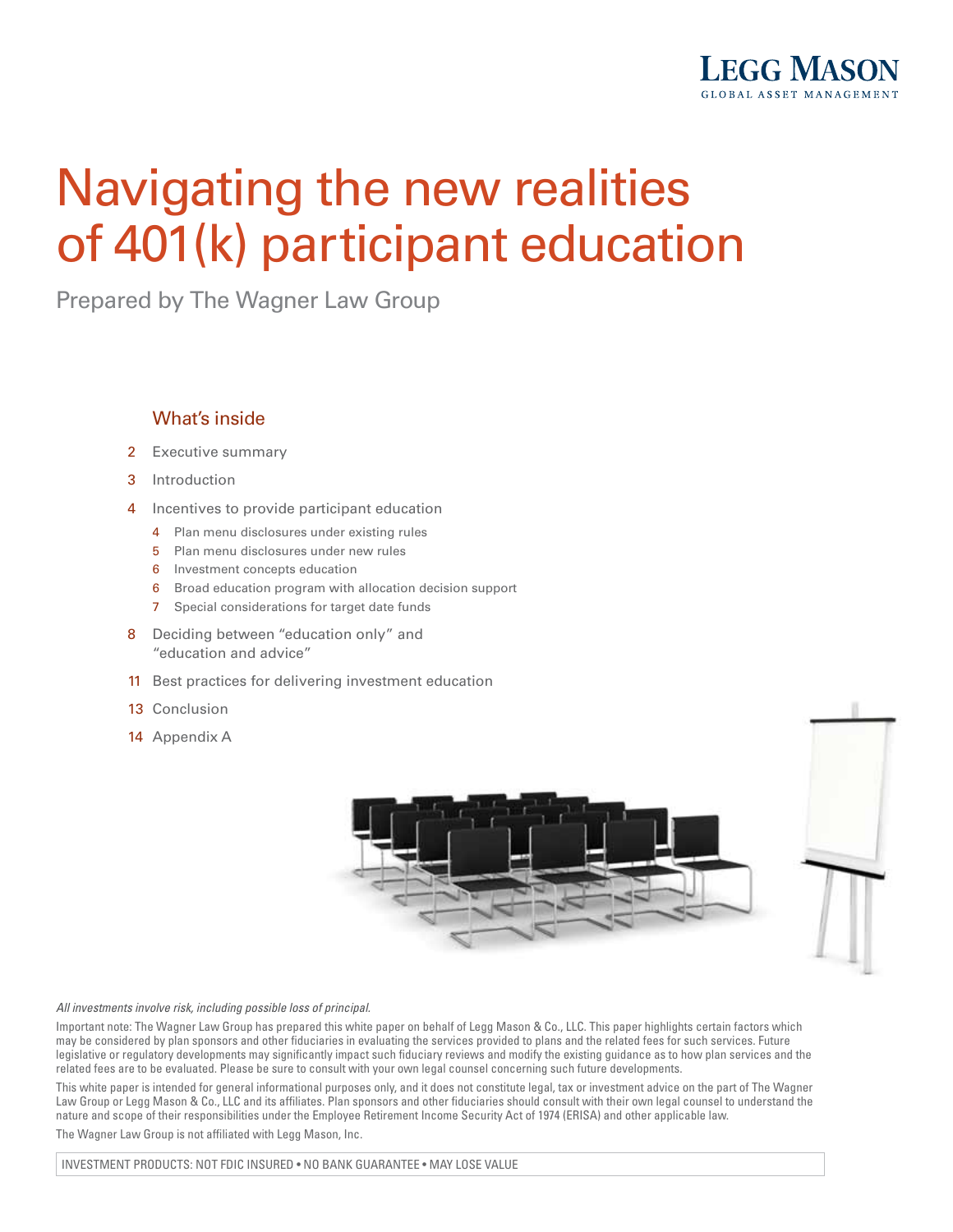# Executive summary

401(k) investment education can be categorized as follows: (1) plan menu disclosures, (2) investment concepts, and (3) allocation decision support. Under current law, plan sponsors have a strong motivation to provide plan menu disclosures to participants, due to the fiduciary liability protection provided under ERISA and recent case law. Plan sponsors also have a strong incentive to educate participants on investment concepts and provide allocation decision support, which can reduce the incidence and severity of poor decision-making by participants.

Under the DOL's new participant-level disclosure regulations, plan sponsors will need to make significant enhancements to their plan menu disclosures, effective with the first plan year that begins after October 31, 2011. Because the enhanced plan menu disclosures must be written in a manner calculated to be understood by the average plan participant, plan sponsors will have an added incentive to provide investment concepts education to improve the financial literacy of the plan's participants. Although there are varying incentives for providing different levels of investment education, plan sponsors should consider providing all three categories in accordance with the following "best" practices:

#### Education programs should engage participants

Since many participants will not respond to passive education in the form of written materials distributed to them, plan sponsors should consider providing active education through a provider that engages participants and delivers meaningful allocation decision support to participants. (See Appendix A for an illustration of DOL "safe harbor" non-fiduciary education for allocation decision support.)

#### Investment concepts education should cover enhanced plan menu disclosures

The plan sponsor should tailor its investment concepts education to cover all elements of the DOL's newly enhanced plan menu disclosures, to ensure the average participant will understand them.

#### Any advice offering should not replace an education program

If a plan sponsor decides to offer fiduciary investment advice, the advice should be in addition to (and not in replacement of) the plan's education program. If the plan's financial advisor is unable to offer advice to all participants, the plan sponsor may engage a separate provider to offer investment advice, but may rely on the financial advisor to provide investment education.

#### Establish an education policy statement for the plan

Given the importance of a plan's education program, plan sponsors should maintain their programs in accordance with a deliberate and disciplined process. As part of a prudent process, the plan sponsor should adopt an "Education Policy Statement" which addresses program objectives, the categories and areas of investment education to be provided, the frequency of informational meetings, and other relevant information.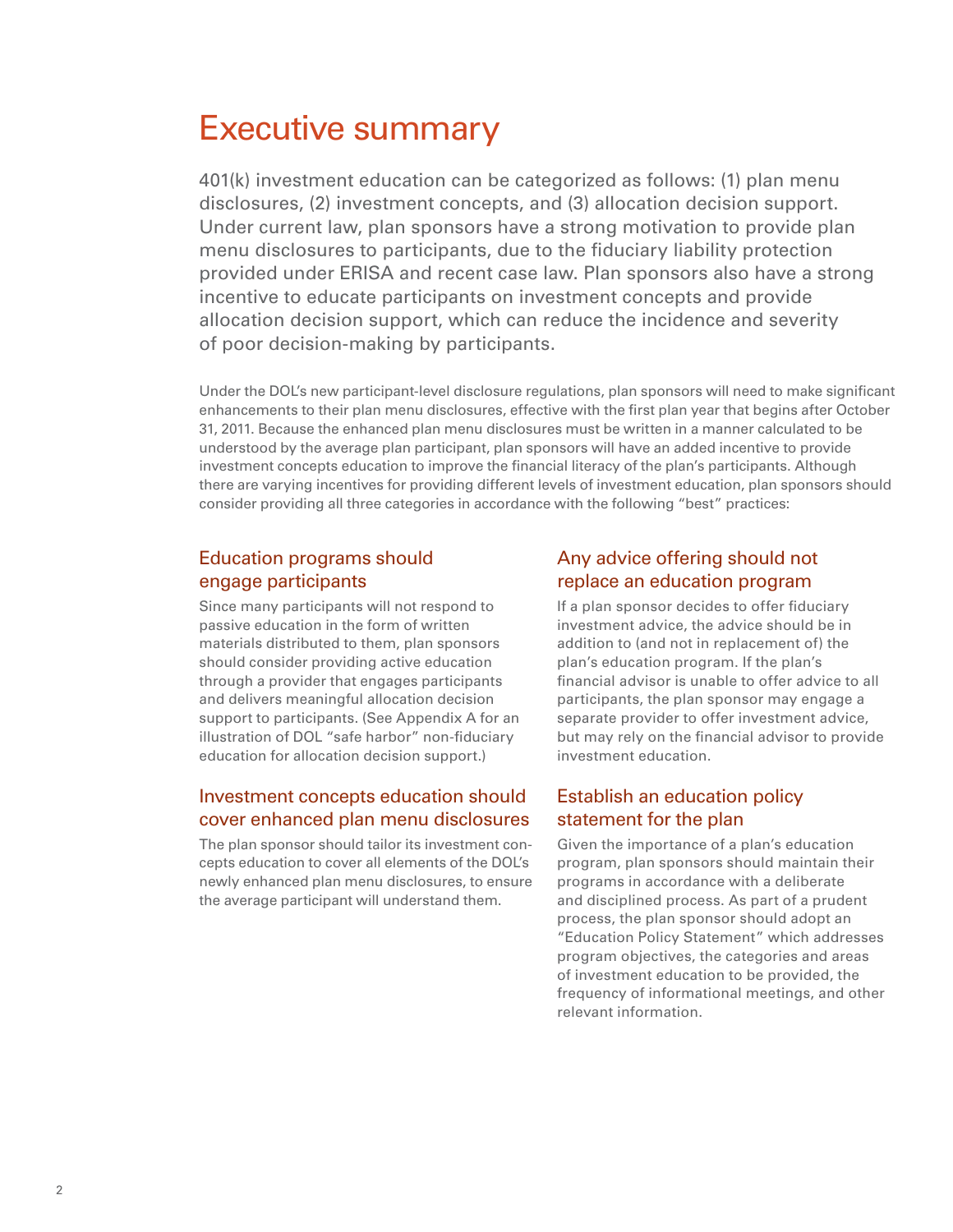# Introduction

There is an ongoing debate within the 401(k) plan community that centers on how plan sponsors and their service providers should provide investment assistance to participants. Should they deliver investment education to participants so that they can make informed decisions for themselves, or should they tell participants exactly how to invest their plan accounts through fiduciary investment advice? The "Education vs. Advice" debate may not be as heated as the competition for best-tasting cola or most luxurious automobile, but just about every provider that works with plan participants has a strong preference for one or the other. However, it appears that the debate, at least as we now know it, may be coming to an abrupt end.

Rather than focusing on whether they should adopt an all-or-nothing investment education program for their participants, plan sponsors should be considering what level of investment education is optimal for their participants. In this paper, we will be discussing the following:

### **1** Incentives for providing **2** Deciding between **3** participant education

There are a variety of fiduciary liability-related incentives that encourage plan sponsors to provide different categories of investment education to participants.

### "education only" and "education and advice" **2**

Even if plan sponsors elect to offer investment advice to participants, they should consider providing a minimum level of investment education to all participants in the light of recent legal and regulatory developments impacting 401(k)-style plans.

### Best practices for delivering participant education

Plan sponsors should strongly consider adopting the "best" practices discussed below, for delivering participant education.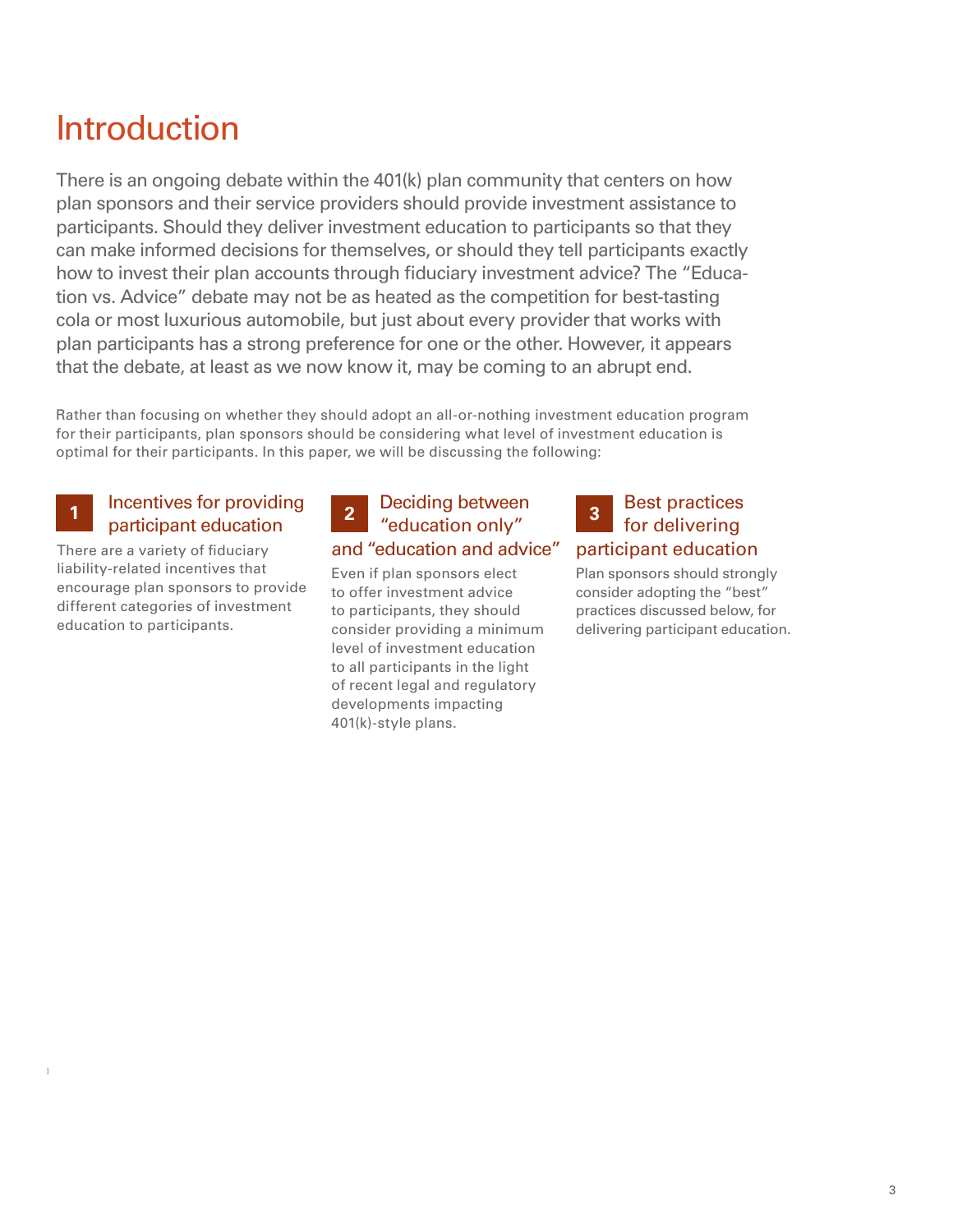## Incentives to provide participant education **1**

#### Plan menu disclosures under existing rules

401(k) investment education can take a variety of different forms but, for purposes of this paper, they may be grouped into the following three basic categories:

**Plan menu disclosures.** This category of education would include summary information and related disclosures regarding the plan's menu of investment options.

**Investment concepts.** This category would include education on general financial and investment concepts.

**Allocation decision support.** This education category would provide a suggested decisionmaking process that is designed to help participants make sound investment allocation decisions under the plan.

Under existing law, there is no affirmative fiduciary duty to provide Plan Menu Disclosures to participants. However, plan sponsors have a strong motivation to provide such disclosures under Section 404(c) of the Employee Retirement Income Security Act of 1974, as amended ("ERISA"). Section 404(c) provides that no plan fiduciary will be liable for any investment loss to the extent such loss results from a participant's exercise of investment control under the plan. To qualify for this fiduciary liability protection, the plan must be operated in accordance with

the regulations issued by the U.S. Department of Labor ("DOL") under ERISA Section 404(c). Although compliance with ERISA Section 404(c) is not mandatory, many plan sponsors elect to adhere to its requirements to avoid exposure to liability relating to a participant's investment decisions.

One influential appellate court has held that ERISA Section 404(c) is not the only way a plan sponsor can insulate itself from liability for participantdirected investment losses. The Seventh Circuit in Jenkins v. Yager, 444 F.3d 916 (7th Cir. 2006), ruled that a plan that fails to comply with the numerous operational requirements of Section 404(c) can still qualify for fiduciary liability protection if the plan sponsor communicates the "material facts" affecting the interests of plan participants, as may be accomplished through annual informational meetings for participants arranged by the plan's financial advisor. This favorable ruling is inconsistent with the position maintained by the DOL, which asserts that a plan sponsor is shielded from liability for a participant's investment losses only if the requirements under Section 404(c) are met. Despite the DOL's opposition, the ruling in Jenkins remains "good law" and is considered binding precedent within the Seventh Circuit.<sup>1</sup> Regardless of whether ERISA Section 404(c) should be viewed as the exclusive means for qualifying for fiduciary liability protection, plan sponsors have a strong legal motivation to provide Plan Menu Disclosures to participants.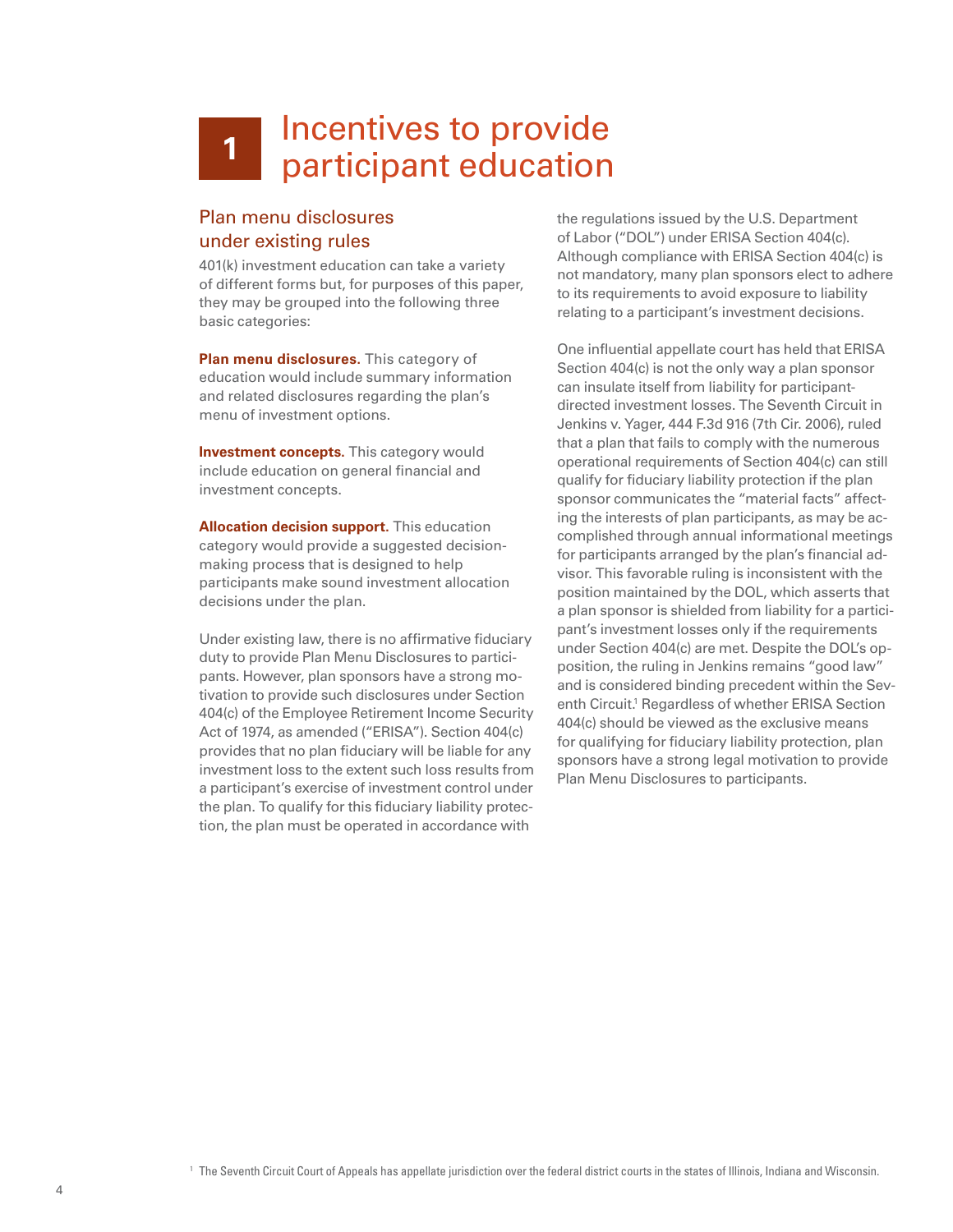

#### Plan menu disclosures under new rules

The DOL recently adopted a new regulatory requirement that, for the first time, would impose a fiduciary duty on plan sponsors to provide participant-level investment disclosures. Under Section 2550.404a-5 of the DOL regulations (the "Disclosure Regulations"), employers sponsoring 401(k)-style plans must automatically provide detailed disclosures concerning the plan's investment menu to all participants on an annual basis, effective with the first plan year that begins after October 31, 2011.<sup>2</sup>

To satisfy the new fiduciary duty, a plan sponsor must do more than simply "dump" raw investment data and fee information on participants. The required investment information must be organized in a format that is designed to provide participants a comparative analysis of the various investment options under the

plan's menu. Specifically, the required disclosure must identify the applicable asset category for each investment option (e.g., large cap stock fund, international stock fund) and identify an appropriate benchmark index (e.g., S&P 500 index, MSCI EAFE). In addition, standardized performance data must also be stated for both the designated investment options and their benchmark indices, meaning that investment returns and benchmark performance must generally be calculated for 1-, 5- and 10-year periods.3 Each investment option's sales load or commissions, if applicable, and its total annual operating expenses must also be disclosed. A general glossary of terms to assist participants in understanding the investment options must also be integrated into the disclosure or made available at a designated Internet website.

<sup>&</sup>lt;sup>2</sup> Section 2550.404a-5 of the DOL regulations also requires the sponsoring employer to disclose certain information concerning the plan's operation and administrative expenses on an annual and quarterly basis.

<sup>3</sup> The DOL has acknowledged that the investment performance information required under Section 2550.404a-5 is intended to mirror the standardized format for presenting performance data in fund advertisements and sales literature as contemplated under Rule 482 of the Securities Act of 1933, as amended (the "Securities Act"), and Rule 34b-1 of the Investment Company Act of 1940, as amended (the "Company Act"), respectively.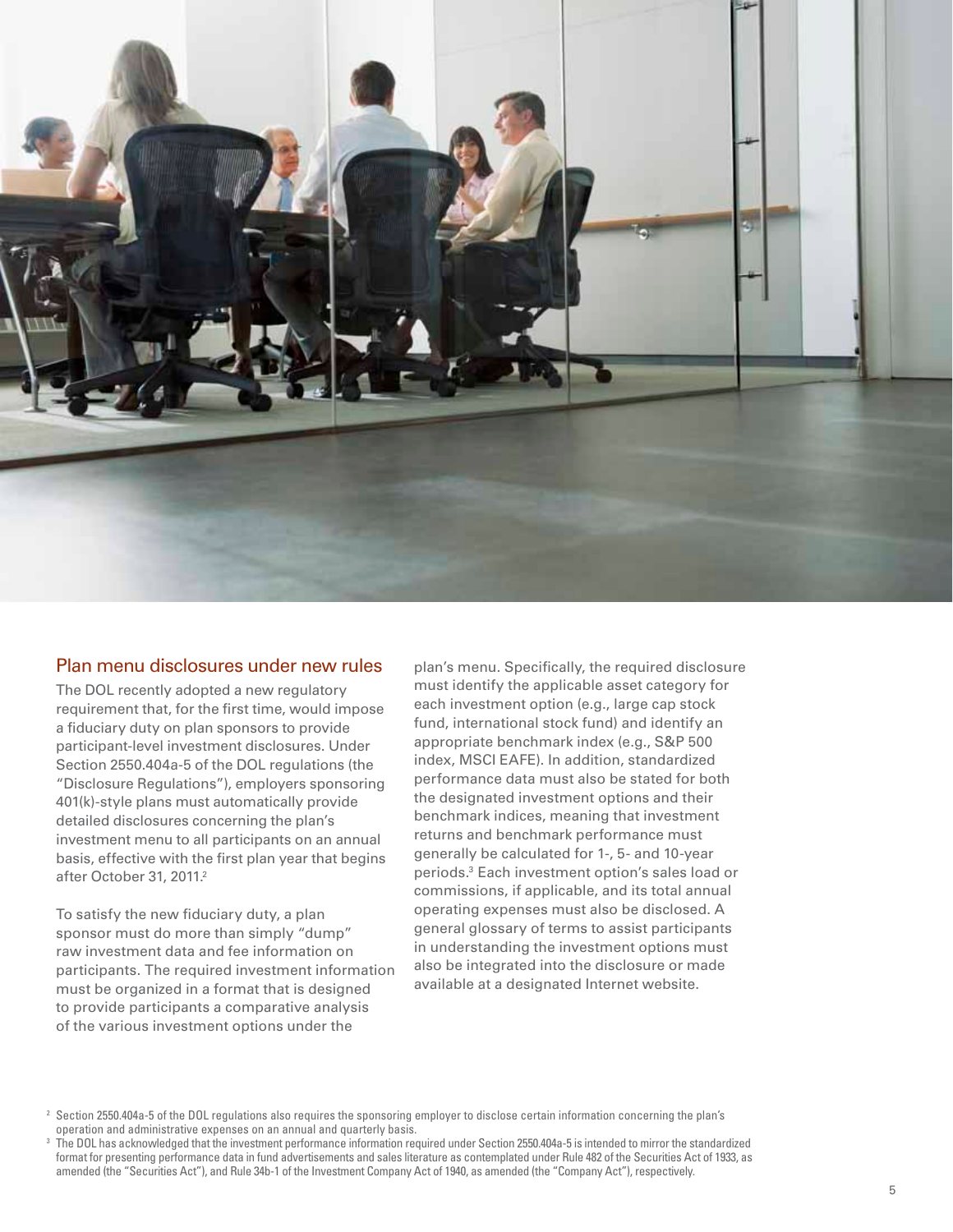#### Investment concepts education

The Disclosure Regulations include a condition governing the format of the information presented to participants. The required disclosure must be "written in a manner calculated to be understood by the average plan participant." This Average Plan Participant standard is substantially similar to the presentation standard adopted by the DOL in its other rules governing participant communication materials.4 And as noted by the DOL, this presentation standard is pegged to the actual level of education and comprehension by the typical participant in the particular plan. In this regard, the Average Plan Participant standard is significantly more exacting than the "plain English" standard established by the U.S. Securities and Exchange Commission ("SEC"), which merely requires the presentation of information to be made in accordance with six objectively determinable writing principles.<sup>5</sup>

Through its new participant-level disclosure requirement, the DOL has mandated that all employers sponsoring 401(k)-style plans communicate enhanced Plan Menu Disclosures in a way that can be understood by the plan's average participant. But from a policy perspective, the basic assumption that underlies this regulatory requirement is somewhat flawed. Given the very nature of these materials, is it reasonable to assume that the average participant in all plans will have the capacity to understand the investment analysis presented in the required disclosure, even if it is written in the plainest of English? For example, if an elite accounting firm with 500 employees were to sponsor a 401(k) plan, it may be fair to assume that the typical employee with several years experience as a certified public accountant would have the financial savvy to understand the DOL's mandated disclosures on plan investments.

On the other hand, if a 10-person furniture moving company staffed with the youngest of employees were to sponsor a small 401(k) plan, the plan's average participant may be financially illiterate and incapable of understanding the mandatory disclosures. Specifically, they may be confused by the relevant financial labels and concepts included in the enhanced Plan Menu Disclosures, such as the concept of benchmark indices (e.g., Barclays Capital Intermediate Government/Credit Index). Even with the

assistance of a detailed glossary, plan participants could easily miss the point of various elements of the required disclosures if they lack a firm grasp of the fundamentals of investing.

One of the few ways in which a plan sponsor can improve the level of financial literacy in its participant population is by providing Investment Concepts education. When the DOL adopted the new participant-level disclosure requirement, it was not necessarily trying to create a "universal" education requirement. However, as a consequence of including a rigid Average Plan Participant presentation standard, the Disclosure Regulations effectively pressure plan sponsors to install broad-based education programs to improve financial literacy.

#### Broad education program with allocation decision support

Plan sponsors should strongly consider providing Investment Concepts education to improve the financial literacy of plan participants to ensure that they will be equipped with the knowledge necessary to understand the enhanced Plan Menu Disclosures. This education can be integrated into a broader education program that includes Allocation Decision Support to improve the overall quality of investment decisions made by plan participants and to help assure the ongoing success of the plan. Although the Disclosure Regulations themselves do not specifically mandate the delivery of Allocation Decision Support to participants, plan sponsors should bear in mind that Allocation Decision Support may significantly reduce the incidence and severity of poor decision-making by participants.

A broad-based education program that provides all three categories of investment education can serve as a risk mitigation tool for plan sponsors. By reducing the likelihood of imprudent investment decision-making by participants, plan sponsors can reduce the likelihood of legal action against plan fiduciaries for some type of fiduciary breach relating to the plan's investment menu. Even if a plan offers investment advice, it is likely that a significant number of plan participants will decline the offer. Thus, plan sponsors should also consider providing active education in anticipation of assisting those participants that will forgo the offered advice.

<sup>4</sup> For example, the presentation standard for summary plan descriptions ("SPDs") is stated in Section 2520.102-2, which provides that the SPD must be "written in a manner calculated to be understood by the average plan participant" and must be sufficiently comprehensive to apprise the plan's participants of their rights and obligations under the plan.

<sup>5</sup> For example, Rule 421(d) of the Securities Act provides that certain elements of a prospectus must be drafted so that it substantially complies with each of the following plain English writing principles: (1) short sentences; (2) definite, concrete everyday words, (3) active voice; (4) tabular presentation or bullet lists for complex material; (5) no legal jargon or highly technical business terms; and (6) no multiple negatives. The general instructions to Part 2 of Form ADV makes reference to the same six plain English writing principles as required for its new narrative format.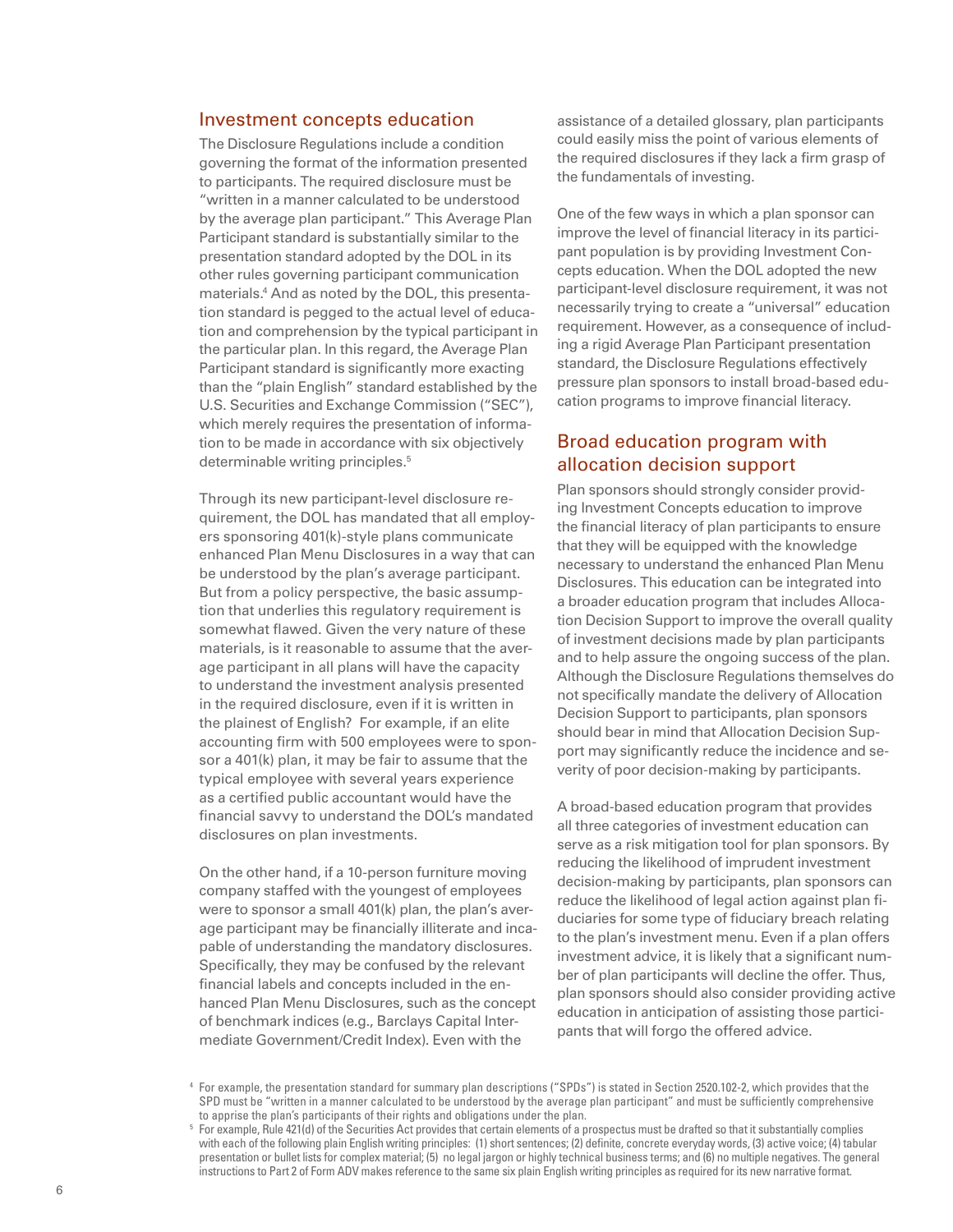

### Special considerations for target date funds

Even though the ink is barely dry on the DOL's recently adopted Disclosure Regulations, the DOL has already issued proposed changes that increase and expand the required disclosures for any target date funds ("TDFs") included in the plan's investment menu.6 As proposed, the required disclosure must include a dedicated appendix that explains the TDF's asset allocation and how it changes over time (i.e., glide path) as well as the point in time when it reaches its most conservative asset allocation (i.e., landing point). In addition, if the TDF's fund name references a specific retirement year (e.g., 2025 target date fund), the required appendix must explain the age group for whom the TDF is designed, the relevance of the year in the fund name, and any assumptions about a participant's contributions and withdrawals after such year.

A chart, table or other graphic representation illustrating the glide path (the "Glide Path Illustration") must also be included in the required appendix. Although all information in the required appendix must be provided in a manner that is calculated to be understood by the average plan participant, the Glide Path Illustration in particular is subject to a further restriction concerning its readability. The Glide Path Illustration must not obscure or impede a participant's understanding of the glide path explanation included in the appendix.

Due to the complicated nature of TDFs, which are typically structured as a "fund of funds" series, plan sponsors should strongly consider providing Investment Concepts education that highlights the unique investment characteristics of TDFs. They should also ensure that any Allocation Decision Support concerning TDFs also enables participants to make informed investment decisions.

<sup>6</sup> 75 Fed. Reg. 73987 (Nov. 30, 2010). Corresponding revisions to the annual notice requirement with regard to a plan's Qualified Default Investment Alternative ("QDIA") were also proposed by the DOL to mandate special enhanced disclosures for any TDF series that is used as a QDIA.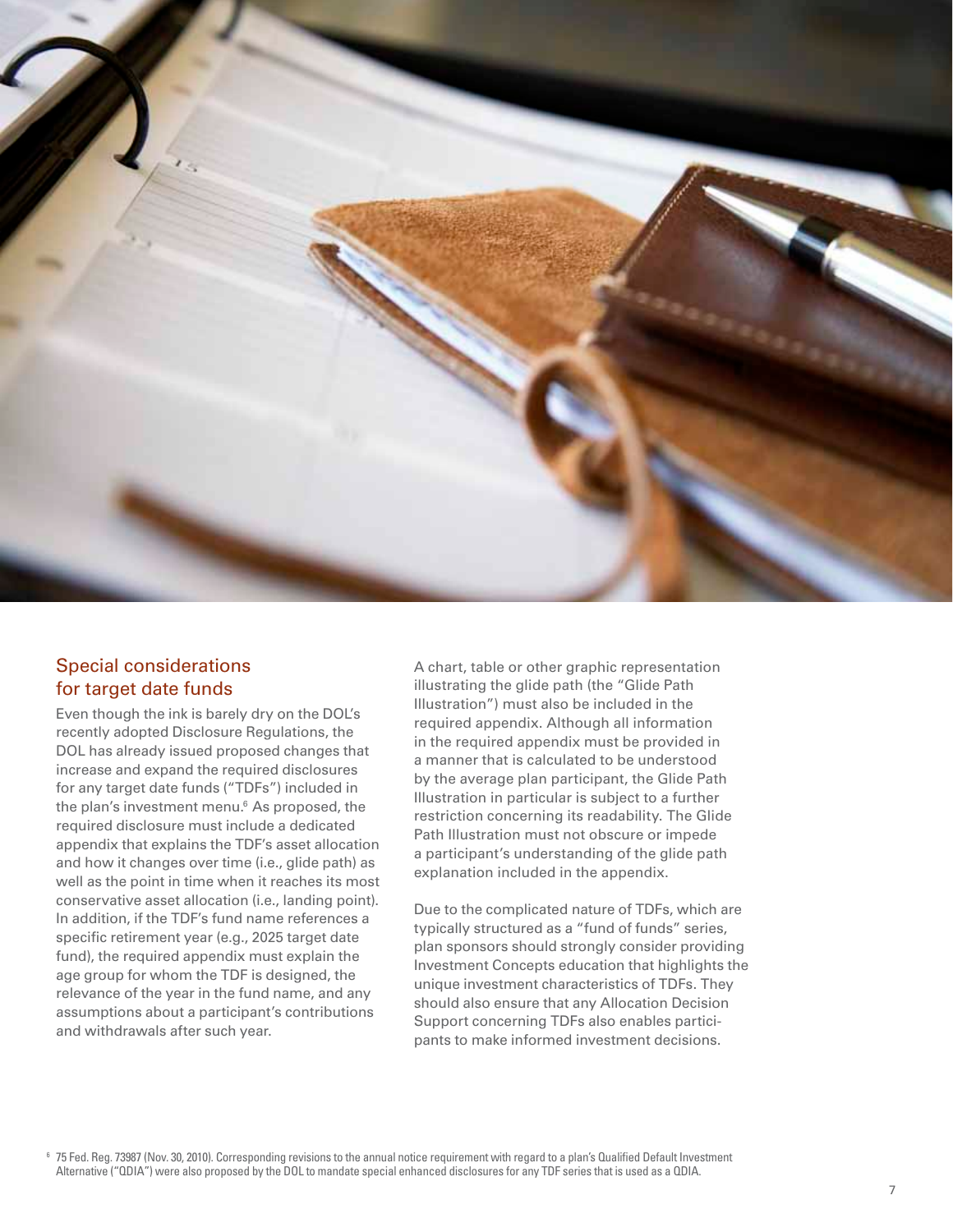# Deciding between *education only* and *education and advice* **2**

After a plan sponsor has decided to establish an education program for its participants, it may also wish to consider offering fiduciary investment advice which may be in the form of non-discretionary advice or discretionary advice. It is important for the plan sponsor to keep in mind that the investment advice program should be in addition to (and not in replacement of) the education program. As discussed above, a well-designed education program provides important fiduciary protections for the plan sponsor and it should cover as many plan participants as possible, including any participants who are offered investment advice but choose to decline it. Thus, the plan sponsor has three basic options:

#### Education only (no advice)

A plan sponsor may decide against offering any fiduciary advice to its participants. If so, the sponsor should strongly consider maintaining a broad-based education program that includes Allocation Decision Support to help participants make informed investment decisions.

#### Education and non-discretionary advice

When a participant receives non-discretionary investment advice, the participant retains full control or discretion over his or her account and the participant is free to follow or disregard the offered advice. An advisor who provides nondiscretionary advice is sometimes referred to as a "3(21)" plan fiduciary.

#### Education and discretionary advice

If a participant engages an advisor to provide discretionary investment advice, the advisor will assume the responsibility for actual management of the participant's account. Discretionary advice may be offered by a plan's institutional trustee or by an advisor that has been appointed to serve as the plan's investment manager (also referred to as a "3(38)" plan fiduciary).

Before deciding to offer non-discretionary or discretionary investment advice to participants (on top of the guidance delivered through an education program), plan sponsors should consider the implications of offering any fiduciary advice to participants.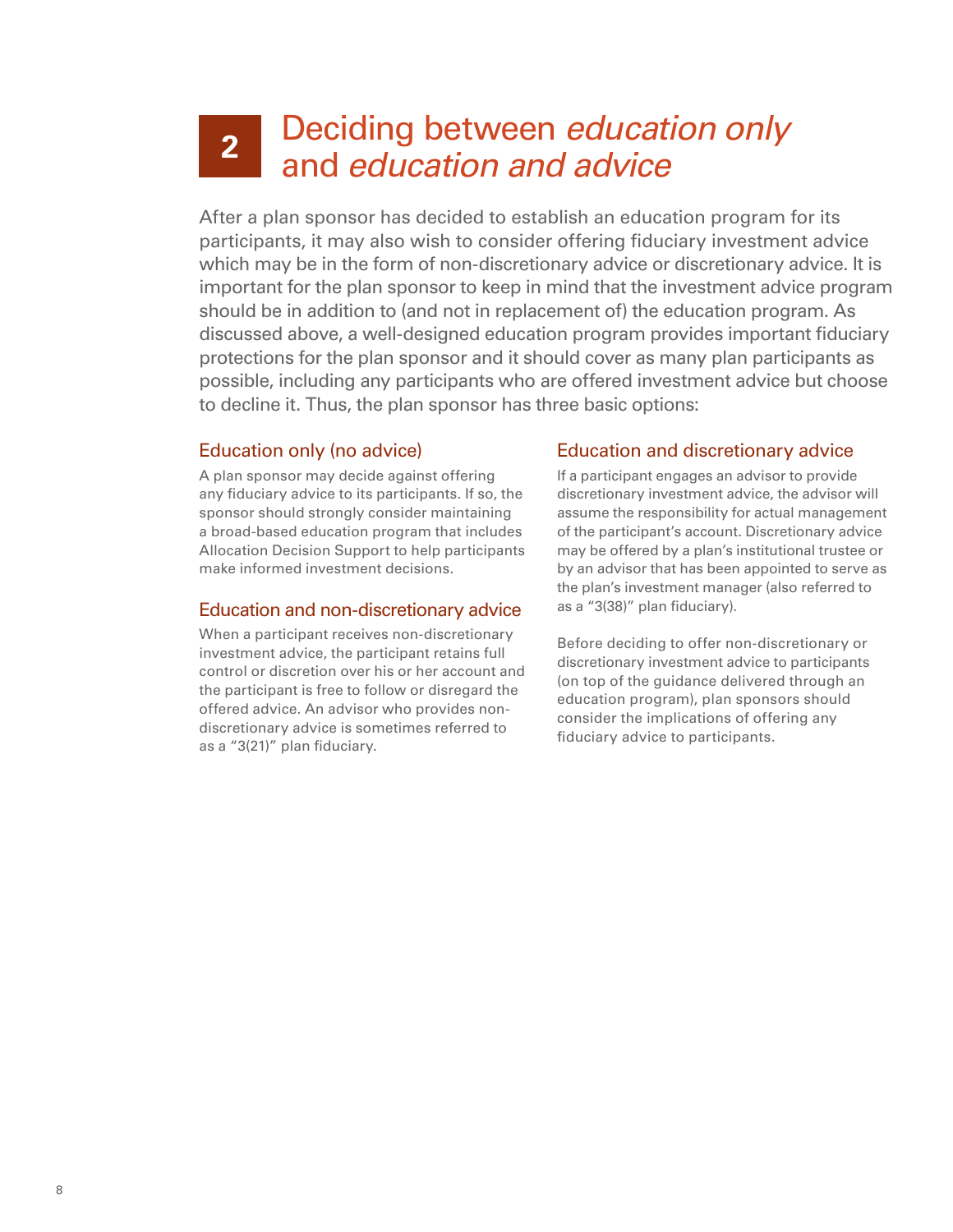

#### Fiduciary rules for providing investment advice

A professional provider of "investment advice" within the meaning of Section 3(21)(A)(ii) of ERISA is deemed to be a fiduciary to the plan. Once an advisor is deemed to be a fiduciary, it is subject to absolute restrictions on the type of compensation it may receive. A fiduciary advice provider must not receive any type of variable compensation through the plan's investment options (e.g., 12b-1 fees payable at varying rates from a plan's various mutual fund options). Under the prohibited transaction rules of ERISA, it is impermissible for a plan fiduciary to provide advice under any sort of arrangement where the fiduciary has an incentive to make investment recommendations that could increase its own compensation. Although advisors are generally permitted to receive variable compensation for services provided to non-ERISA clients, they are prohibited from doing so under ERISA and there is no relief for providing such advice (even if in good faith) to plan clients.

No provision under ERISA requires a plan sponsor to offer investment advice to plan participants. However, if a plan sponsor chooses to do so, it has a fiduciary responsibility to select a qualified provider of investment advice. Plan sponsors are subject to co-fiduciary liability in the event a provider is imprudently selected and/or maintained and causes participants to suffer investment losses as a result of inappropriate investment recommendations.

It should be noted that the DOL recently issued a set of proposed rules that would substantially broaden the definition of investment advice to include additional categories of non-discretionary advice.7 However, under both the existing and the newly proposed regulations, if an advisor were to provide non-discretionary advice with regard to how participants should invest their plan accounts in particular investment options, such advisor would clearly be viewed as a plan fiduciary. Similarly, a provider of discretionary investment management services would also be viewed as a fiduciary under both the existing and proposed regulations. Thus, even if the DOL's proposed rules were adopted in their current form, providers of either type of participant advice would continue to be viewed as plan fiduciaries, and they would be subject to fiduciary liability under ERISA to the extent such advice were imprudent and resulted in participant investment losses. <sup>7</sup> 75 Fed. Reg. 65263 (Oct. 22, 2010).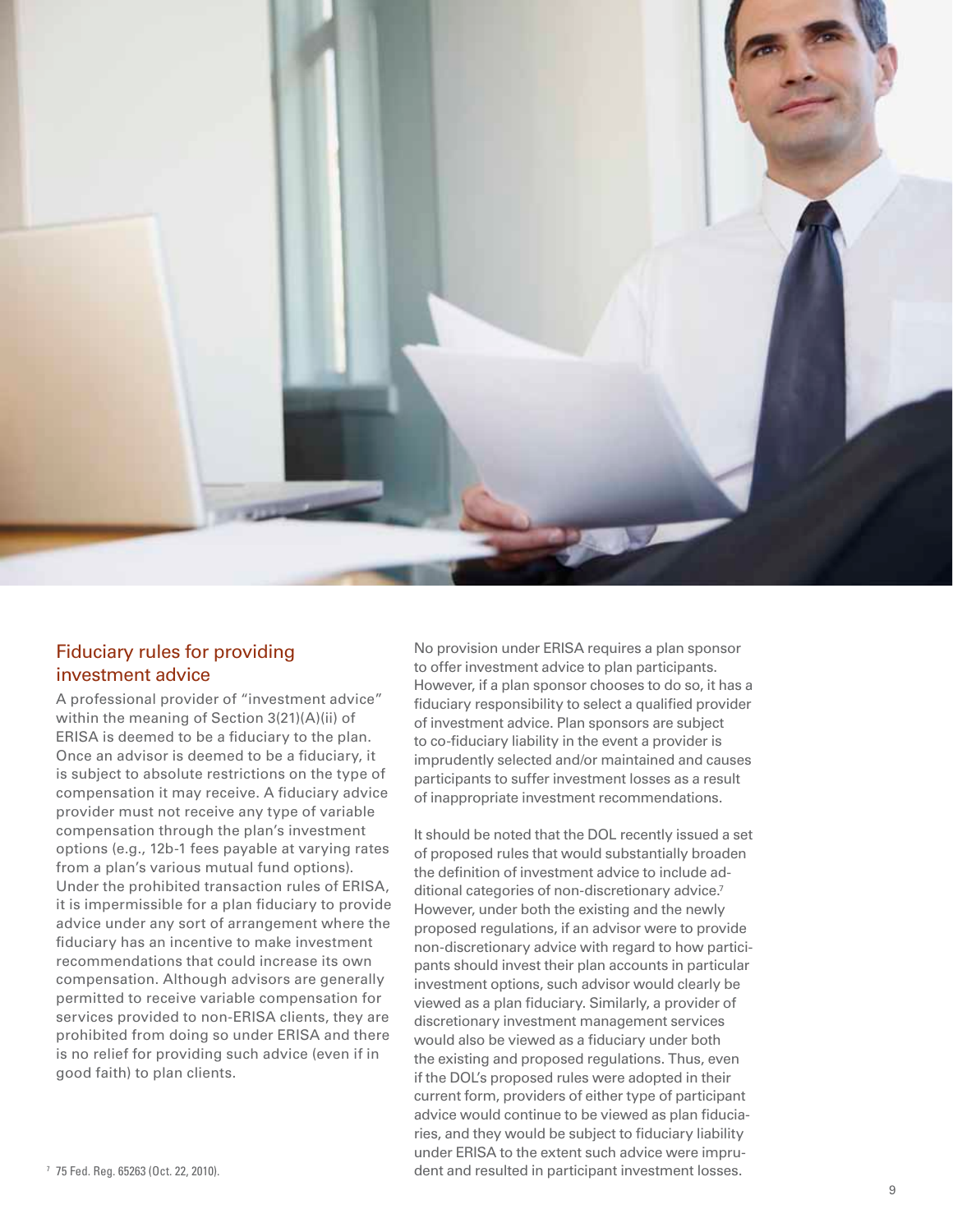### Non-fiduciary nature of investment education

Unlike a provider of investment advice, an advisor that provides "investment education" within the meaning of DOL Interpretive Bulletin 96-1 (the "DOL Bulletin") is not a plan fiduciary. The DOL Bulletin describes four different safe harbors or categories of investment guidance that are not deemed to be fiduciary advice. These categories are:

- Information about the terms of the plan, the plan's menu of investment options and the benefits of plan participation ("Plan Information");
- General financial and investment concepts, estimating retirement income needs, and determining time horizons and assessing risk tolerance ("Investment Information");
- Asset allocation portfolios of hypothetical individuals with different time horizons and risk profiles ("Asset Allocation Models"); and
- Worksheets and similar materials which assess the impact of different asset allocations on retirement income, and which may also generate asset allocation models ("Interactive Materials").

In light of the broad definition of investment education under the DOL Bulletin, plan sponsors should consider whether an education program (without the addition of an investment advice program) would be sufficient for providing guidance to its participants. Since an education provider is not deemed to be a plan fiduciary, the plan sponsor generally is not subject to co-fiduciary liability for any participant investment losses that are somehow attributed to the educational services provided. It should be noted that the four safe harbors under the DOL Bulletin would not be affected by the DOL's proposal to broaden the investment advice definition. Thus, even if the DOL's proposed rule were adopted in its current form, a participant advisor that limited its guidance to Asset Allocation Models and other safe harbor materials would not be deemed to be a plan fiduciary.

Many plans have a significant number of participants who do not want the day-to-day responsibility of making investment allocation decisions for their own plan accounts. To address the needs of this segment of participants, rather than offering investment advice, the plan sponsor could add lifestyle fund or TDF options to the plan's menu, which would relieve such participants from the responsibility of making investment allocation decisions for their own plan accounts. Of course, from a participant's perspective, there is no downside to being offered investment advice. Even if a plan offers lifestyle funds or TDFs as investment options, some participants may prefer an alternative that allows them to invest in the plan's designated investment options with the convenience of an expert's advice.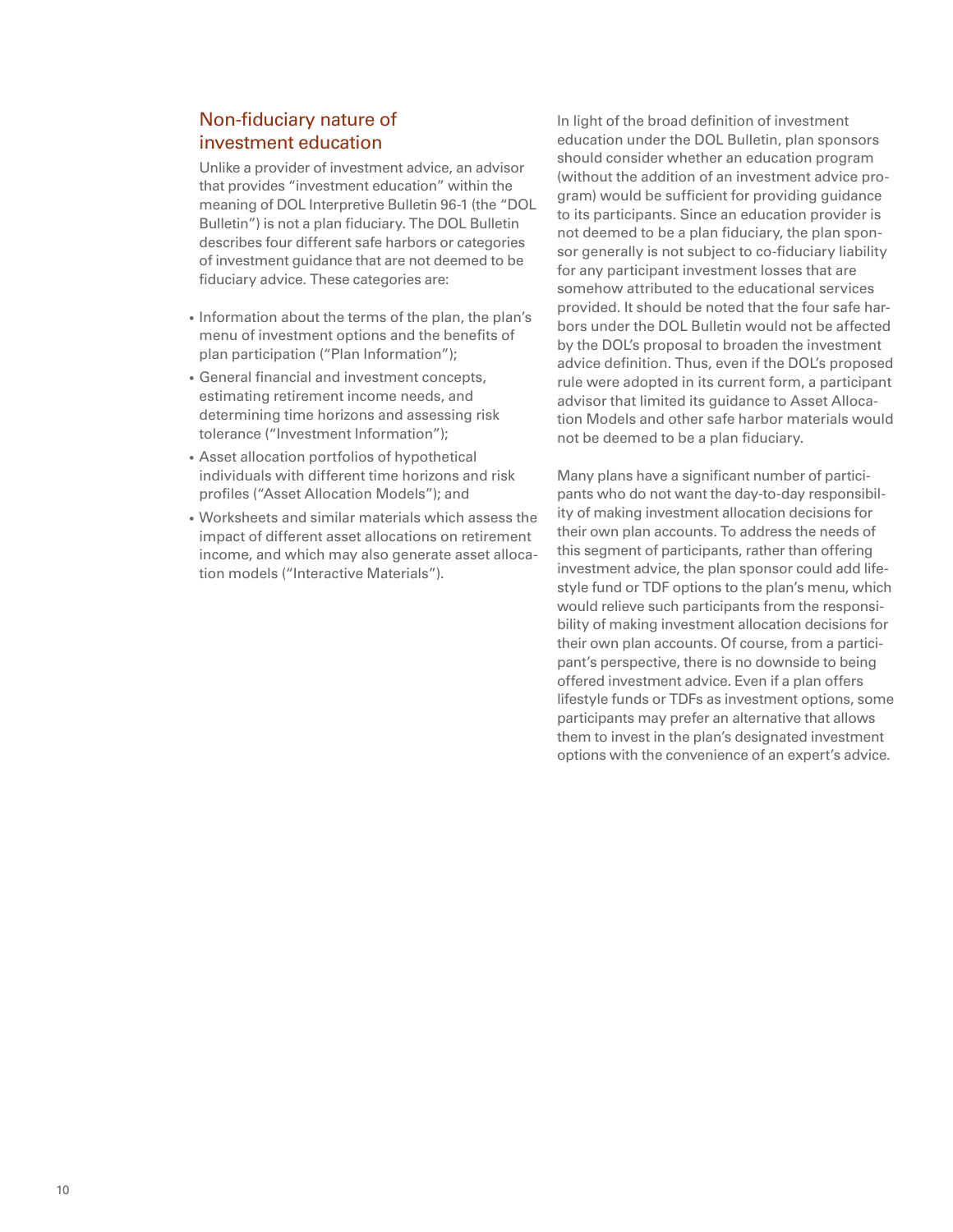# Best practices for delivering investment education **3**

As discussed above, there are varying incentives for providing different types of investment education. In light of the fiduciary protections available, plan sponsors should strongly consider providing all three categories of investment education (including Investment Concepts and Allocation Decision Support) in accordance with the suggested practices described below.

#### Education programs should engage participants

 Many participants will not respond to passive education or written materials that have been distributed or otherwise been made available to them. Accordingly, plan sponsors should consider providing active education through a provider that engages participants and provides meaningful decision-making assistance to participants.

A common complaint voiced by participants who attend unsatisfactory education sessions is that the guidance provided was too "generic" and lacked any meaningful instructions on making allocation decisions. Such complaints may lead to low attendance rates at future informational meetings, and can even result in the program's failure. Unfortunately, in many instances, an education provider may be reluctant to provide more meaningful guidance to participants, out of a fear that the guidance may somehow cross the "line" from education to advice.

So that the education program can be as effective as possible, plan sponsors and their education providers should consider delivering Allocation Decision Support to participants in a meaningful way by taking advantage of the various safe harbors included in the DOL Bulletin.

One suggested approach for providing non-fiduciary Allocation Decision Support is as follows:

- Use a questionnaire to help participants determine their investment time horizons and assess risk tolerance (as permitted under the Investment Information safe harbor);
- Introduce participants to various asset allocation portfolios of hypothetical individuals with different time horizons and levels of risk tolerance (as permitted under the Asset Allocation Models safe harbor);
- Use a worksheet to guide participants to the sample asset allocation portfolio that is the closest fit with their time horizon and risk tolerance (as permitted under the Interactive Materials safe harbor).

Although the education provider cannot give definitive advice to plan participants, the educational materials would allow the provider to do some "hand holding" with participants (e.g., providing personalized guidance on deciding time horizons and risk tolerance), and it should give participants a reasonable idea of how they can use these investment concepts to determine their portfolio allocations. The Asset Allocation Models may reference particular menu options available under the plan, so long as certain disclaimers are included in the materials. The attached Appendix A, Sample Asset Allocation Models Under DOL Interpretive Bulletin 96-1, includes an illustration of how plan sponsors may provide Allocation Decision Support education to participants with the required disclaimers under the DOL Bulletin (see page 14-15).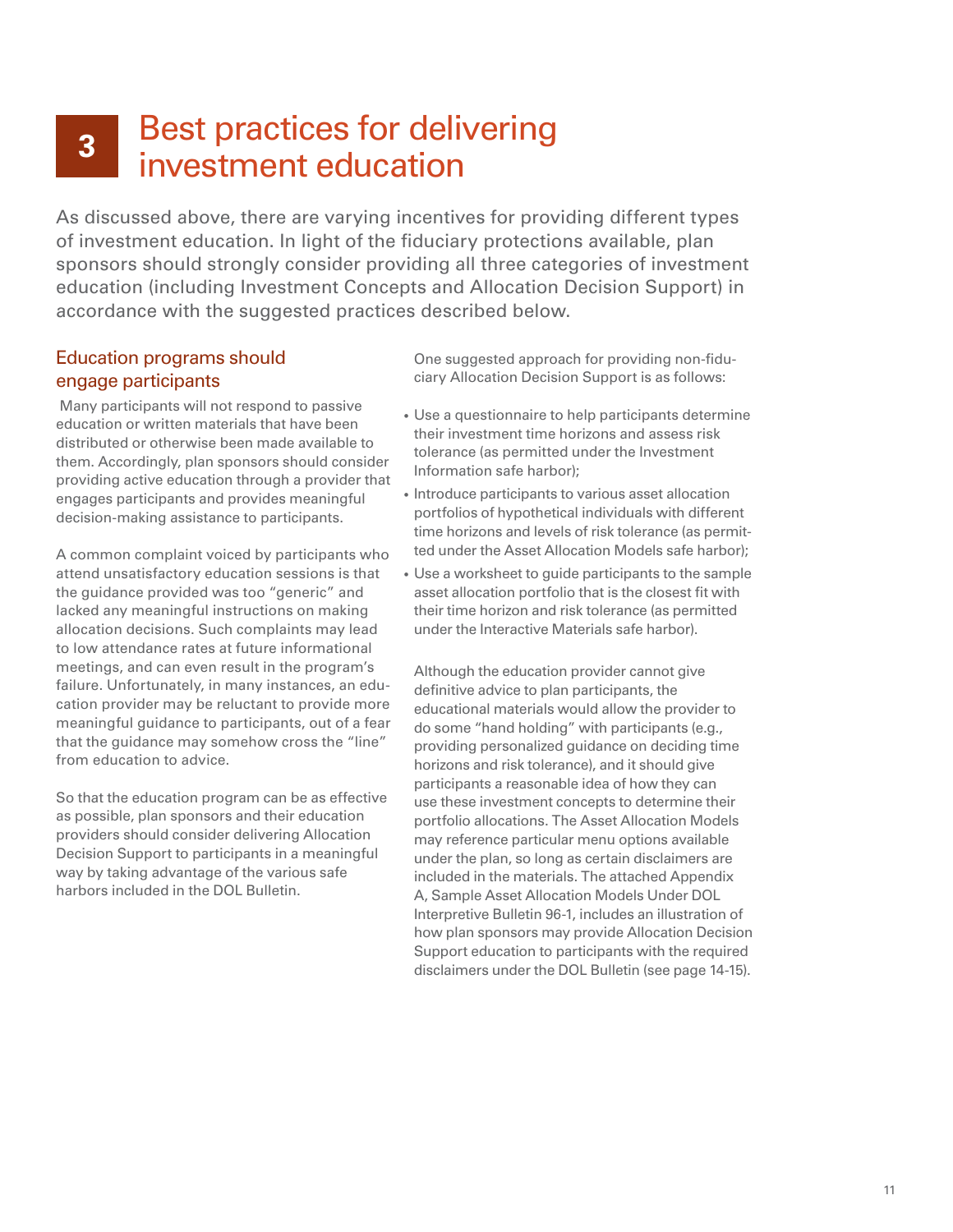#### Investment concepts education should cover enhanced plan menu disclosures

To help ensure that all elements of the required disclosure under the Disclosure Regulations will be understood by a particular plan's average participant, the plan sponsor should tailor its education to review all relevant Investment Concepts necessary to understand the enhanced Plan Menu Disclosures. For example, the education program should provide an overview of asset classes and investment categories, the significance of an investment's risk and return characteristics, the basics of benchmarking and the relevance of historical returns. In anticipation of the DOL's proposed rule change for TDF disclosures, the education provider should highlight the fundamental characteristics of any TDFs included in the plan's investment menu. A review of the TDF's Glide Path Illustration should also be included, to ensure that the Glide Path Illustration does not impede a participant's understanding of the TDF as required under the proposed changes to the Disclosure Regulations.

Ideally, the education provider should make reference to the actual Plan Menu Disclosures (which will customarily be prepared by the plan's recordkeeper) and make participants comfortable with its format and content. Although it is not critical to have every single participant attend the educational sessions, the sponsor should encourage as many participants as possible to participate in an effort to improve the financial literacy and understanding of the "average" participant.

#### Any advice offering should not replace education program

As discussed above, if a plan sponsor decides to offer fiduciary investment advice to its participants, it is important for the plan sponsor to keep in mind that the investment advice program should be in addition to (and not in replacement of) the plan's education program. A plan's financial advisor would be well-positioned to serve as the plan's education provider. However, in certain instances, the financial advisor may be unable to offer personalized fiduciary advice on a regular basis to all plan participants. In this situation, the plan sponsor should consider engaging a separate provider to offer investment advice, and rely on the plan's financial advisor to run the education program. The plan's financial advisor may be able to assist the plan sponsor with the selection and monitoring of the plan's advice provider.

### Establish an education policy statement for the plan

Given the important fiduciary protections available for providing investment education, plan sponsors should design and maintain their education programs in accordance with a deliberate and disciplined process. As part of a prudent process, the plan sponsor could adopt an "Education Policy Statement" which addresses the objectives of the education program, the frequency of the informational meetings that will be held for participants, the educational investment topics to be covered, and other relevant information. Plan sponsors can also use the Education Policy Statement, and the program parameters that are reflected in it, as an objective way to evaluate the provider's performance and as a guide to assess whether the program is achieving its stated objectives.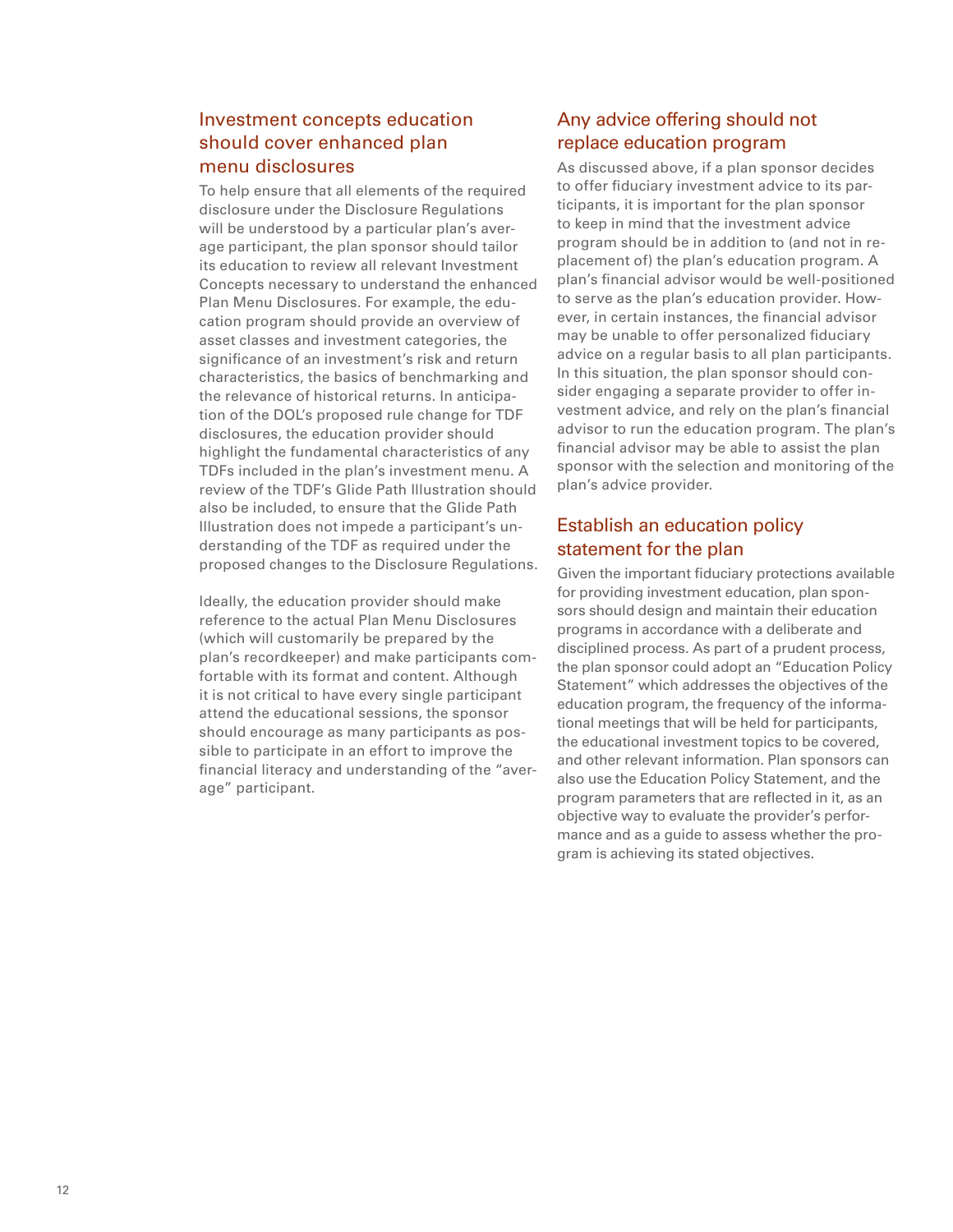

# **Conclusion**

Both plan participants and plan sponsors can benefit greatly from a robust investment education program. As the new Disclosure Regulations become effective for plan years beginning after October 31, 2011, plan sponsors should strongly consider providing education on Investment Concepts to supplement the enhanced Plan Menu Disclosures that must be delivered to participants.

Allocation Decision Support can also help a plan sponsor reduce its exposure to fiduciary liability for participant-directed investment losses by improving the quality of participants' investment decisions. The education program should engage participants, and the plan sponsor should maintain a financial education program even if it also elects to offer fiduciary advice. To ensure its financial education program is well-designed and appropriately managed, plan sponsors should also consider adopting an Education Policy Statement.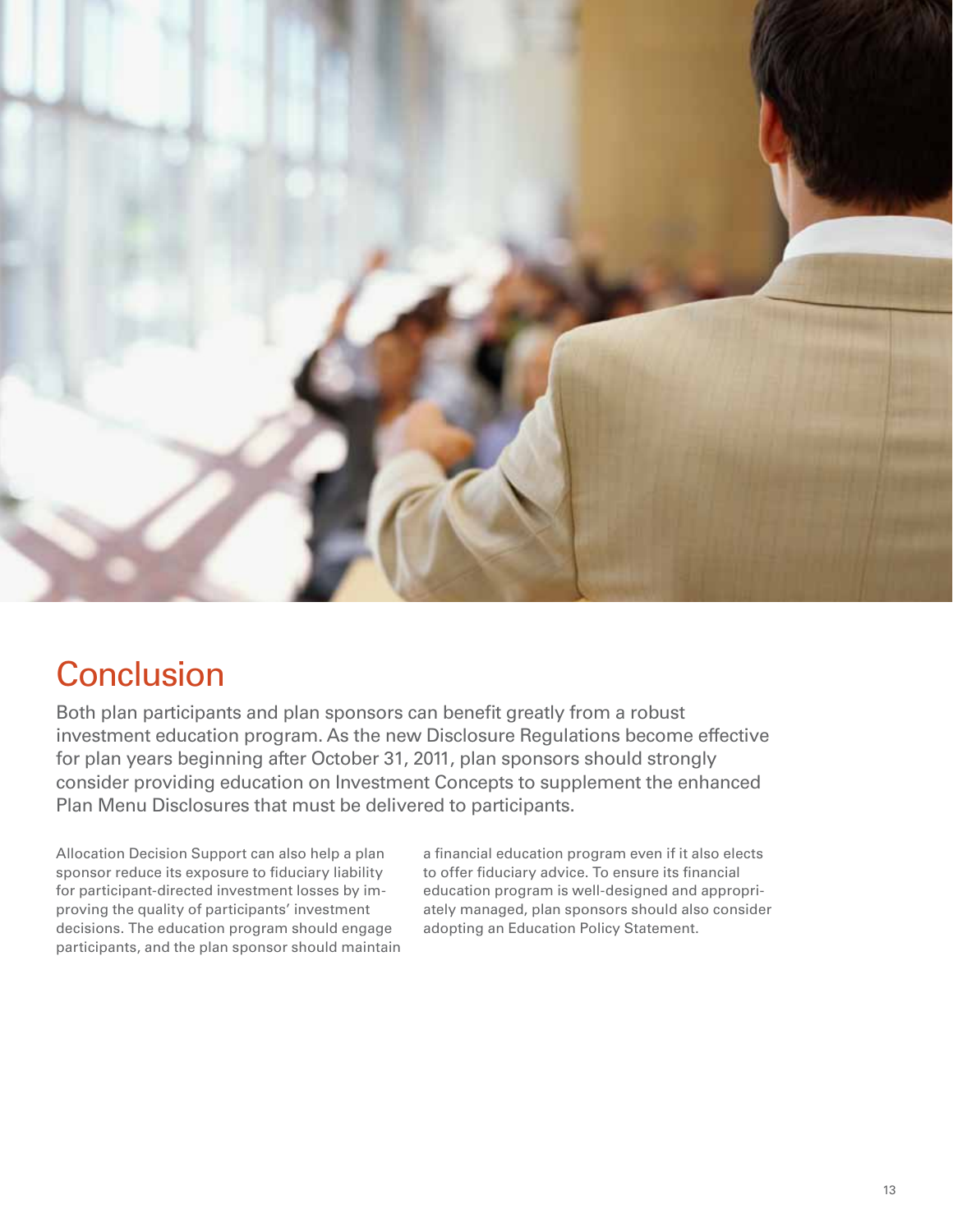# Appendix A

Sample asset allocation models under DOL intepretive bulletin 96-1

# Sample asset allocation models for the [ABC plan]

#### **Conservative allocation strategy**

| Name of fund                         | <b>Allocation target</b> |
|--------------------------------------|--------------------------|
| <b>ABC Large Cap Stock Fund</b>      | $12.0\%$                 |
| <b>DEF Small Cap Stock Fund</b>      | 6.3%                     |
| <b>HIJ International Equity Fund</b> | 4.9%                     |
| NOP All Cap Stock Fund               | $0.0\%$                  |
| <b>TUV Intermediate Bond Fund</b>    | 66.8%                    |
| XYZ Money Market Fund                | $10.0\%$                 |

#### **Moderate allocation strategy**

| Name of fund                         | <b>Allocation target</b> |
|--------------------------------------|--------------------------|
| <b>ABC Large Cap Stock Fund</b>      | 24.5%                    |
| DEF Small Cap Stock Fund             | 13.5%                    |
| <b>HIJ International Equity Fund</b> | $9.8\%$                  |
| NOP All Cap Stock Fund               | $5.7\%$                  |
| <b>TUV Intermediate Bond Fund</b>    | 46.5%                    |
| XYZ Money Market Fund                | $0.0\%$                  |

#### **Aggressive allocation strategy**

| Name of fund                         | <b>Allocation target</b> |
|--------------------------------------|--------------------------|
| <b>ABC Large Cap Stock Fund</b>      | 40.3%                    |
| <b>DEF Small Cap Stock Fund</b>      | 21.6%                    |
| <b>HIJ International Equity Fund</b> | 19.7%                    |
| NOP All Cap Stock Fund               | 6.5%                     |
| <b>TUV Intermediate Bond Fund</b>    | 11.9%                    |
| XYZ Money Market Fund                | $0.0\%$                  |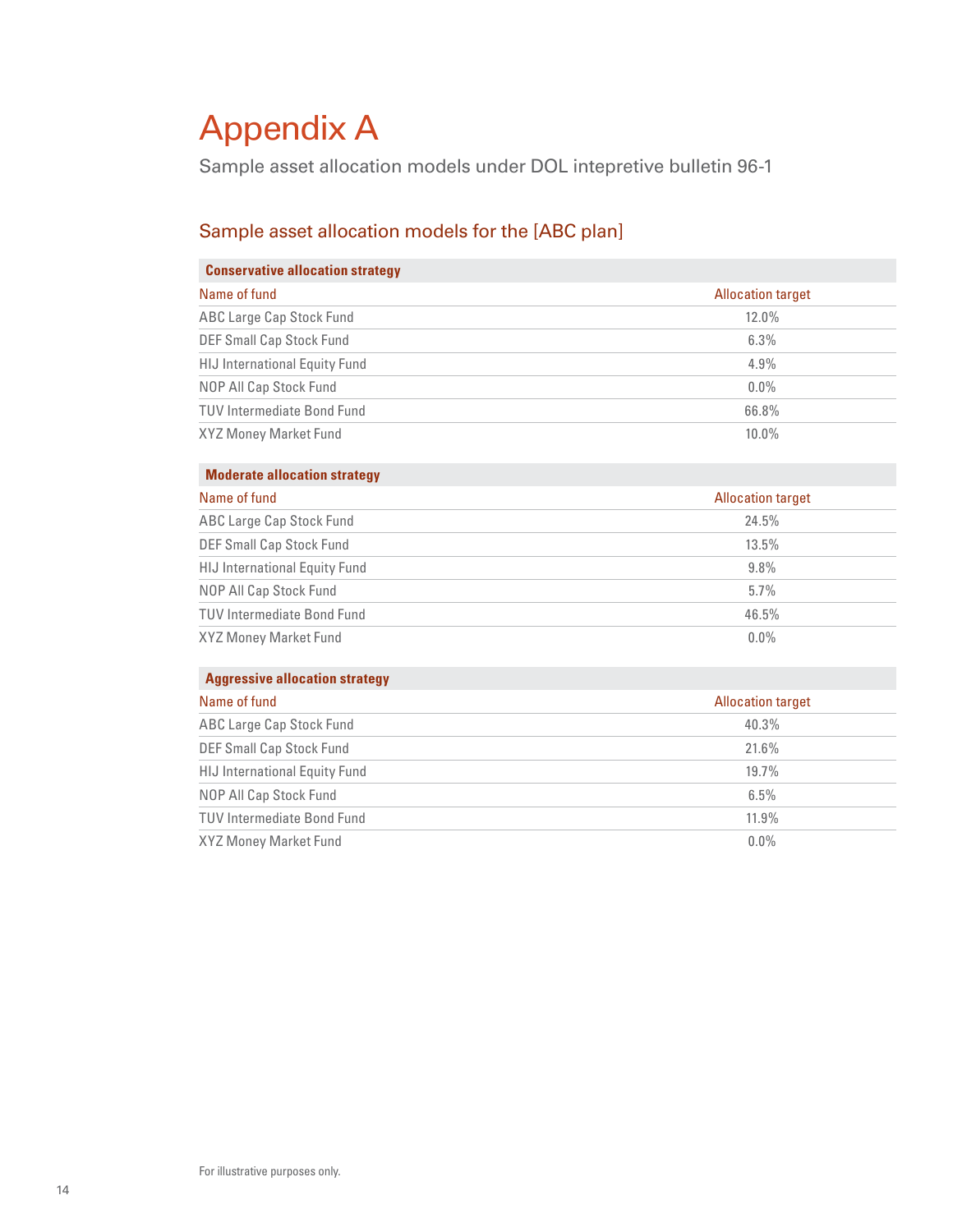### Required disclosures for sample asset allocation models

#### **Material assumptions disclosure**

These sample asset allocation models were designed for hypothetical individuals with different time horizons and risk profiles.

- The **Conservative Allocation Strategy** model assumes that the individual is nearing or in retirement, needs current income and capital preservation, has a low tolerance for risk and is not concerned with growth.
- The **Moderate Allocation Strategy** model assumes that the individual is a long-term investor, prefers some growth potential, has a moderate tolerance for risk and can accept some fluctuations in value.
- The **Aggressive Allocation Strategy** model assumes that the individual is a long-term investor, prefers high growth potential, has a high tolerance for risk and can accept substantial fluctuations in value.

#### **Alternative funds disclosure**

Other investment alternatives having risk and return characteristics that are similar to those named in the asset allocation models may be available under the Plan, and information on those investment alternatives can be obtained from the Plan's administrative service provider by telephone at [insert phone number] or through the Internet at [insert website address].

#### **Other assets disclosure**

When applying a particular asset allocation model to your individual situation, you should consider your other assets, income and investments (e.g., equity in a home, IRA investments, savings accounts, and interests in other retirement plans) in addition to your interests in the Plan.